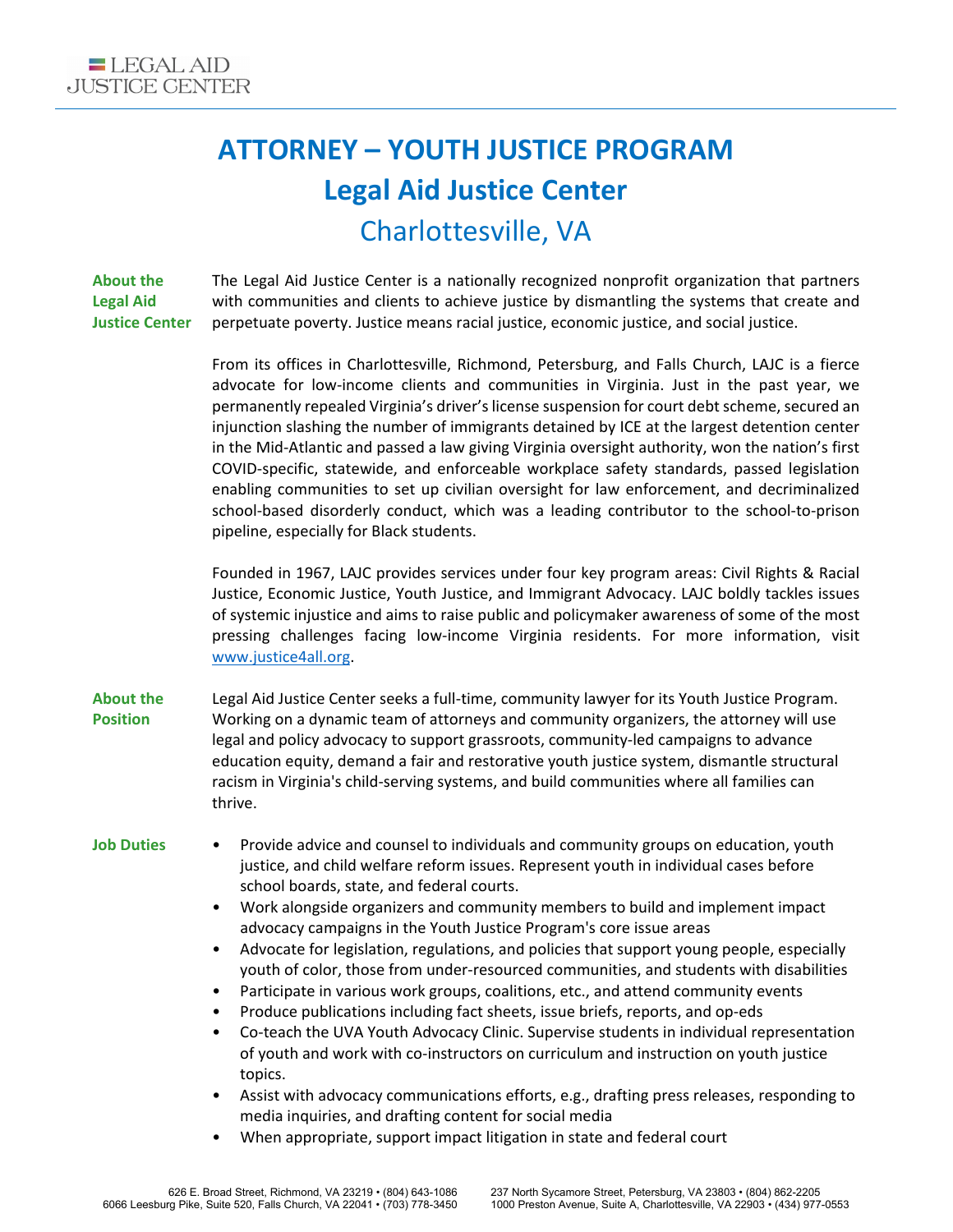| <b>Required</b><br><b>Qualifications</b>  | Strong commitment to social, economic, and racial justice<br>$\bullet$<br>Membership in the Virginia State Bar, or eligibility and willingness to become a member<br>$\bullet$<br>of the VSB promptly - either by passing the bar exam in February 2023, or meeting<br>requirements to "waive" into bar membership without taking the bar exam. (Note that<br>new Virginia Supreme Court Rule 1A:9 allows most lawyers who have practiced<br>continuously in another jurisdiction for two years to become members of the VSB if they<br>practice for Virginia legal aid organizations (like LAJC) under a "Legal Aid Counsel<br>Certificate.") LAJC provides bar study leave.<br>Professional or lived experience advocating in under-resourced communities<br>$\bullet$<br>Outstanding oral advocacy, research, writing, and leadership skills<br>$\bullet$<br>Ability to work effectively across multiple teams<br>$\bullet$<br>Ability to communicate effectively across lines of identity<br>$\bullet$<br>Willingness to travel statewide occasionally<br>$\bullet$ |
|-------------------------------------------|-------------------------------------------------------------------------------------------------------------------------------------------------------------------------------------------------------------------------------------------------------------------------------------------------------------------------------------------------------------------------------------------------------------------------------------------------------------------------------------------------------------------------------------------------------------------------------------------------------------------------------------------------------------------------------------------------------------------------------------------------------------------------------------------------------------------------------------------------------------------------------------------------------------------------------------------------------------------------------------------------------------------------------------------------------------------------|
| <b>Preferred</b><br><b>Qualifications</b> | At least one year of relevant experience<br>٠<br>Familiarity with Virginia and/or federal court practice<br>٠<br>Familiarity with community lawyering approaches and/or youth organizing<br>$\bullet$<br>Experience with impact advocacy<br>$\bullet$<br>Expertise in one or more of the Youth Justice Program's core issue areas, including<br>$\bullet$<br>education, youth justice, and child welfare reform<br>Experience with coalition building<br>$\bullet$                                                                                                                                                                                                                                                                                                                                                                                                                                                                                                                                                                                                      |
| <b>Location</b>                           | This role will be based in our Charlottesville office. Although a regular presence in the office<br>is required, LAJC offers a remote work policy to support employees in co-creating schedules<br>and arrangements that allow us all to do our best work. Occasional travel between offices<br>will be required.                                                                                                                                                                                                                                                                                                                                                                                                                                                                                                                                                                                                                                                                                                                                                       |
| <b>Application</b><br><b>Deadline</b>     | June 24, 2022. We accept applications on a rolling basis and encourage candidates to apply<br>as soon as possible.                                                                                                                                                                                                                                                                                                                                                                                                                                                                                                                                                                                                                                                                                                                                                                                                                                                                                                                                                      |
| <b>Salary</b>                             | Salary range is \$62,000 to \$80,000 based on years of relevant experience and LAJC's formal<br>salary scale.                                                                                                                                                                                                                                                                                                                                                                                                                                                                                                                                                                                                                                                                                                                                                                                                                                                                                                                                                           |
| <b>Benefits</b>                           | Our mission is compelling, and our team members are passionate about their work, and so<br>we recognize the need to provide generous benefits and encourage rest and a healthy work<br>environment. For example, we provide:                                                                                                                                                                                                                                                                                                                                                                                                                                                                                                                                                                                                                                                                                                                                                                                                                                            |
|                                           | Generous paid time off every year, including 3 to 6 weeks of vacation, 12 days of health<br>leave, 6 weeks parental leave, and 14 holidays (not including bonus holidays/rest days<br>allocated as needed)<br>100% employer paid health, dental, and vision insurance, plus excellent family insurance<br>$\bullet$<br>with annual max of \$2,400 premium contribution to LAJC-sponsored health plan<br>403(b) retirement plan with 4% employer contribution (no required match)<br>٠<br>Strong commitment to professional development<br>٠<br>Law school loan repayment assistance and full reimbursement for VA bar and CLE<br>٠<br>expenses<br>Relocation package                                                                                                                                                                                                                                                                                                                                                                                                    |